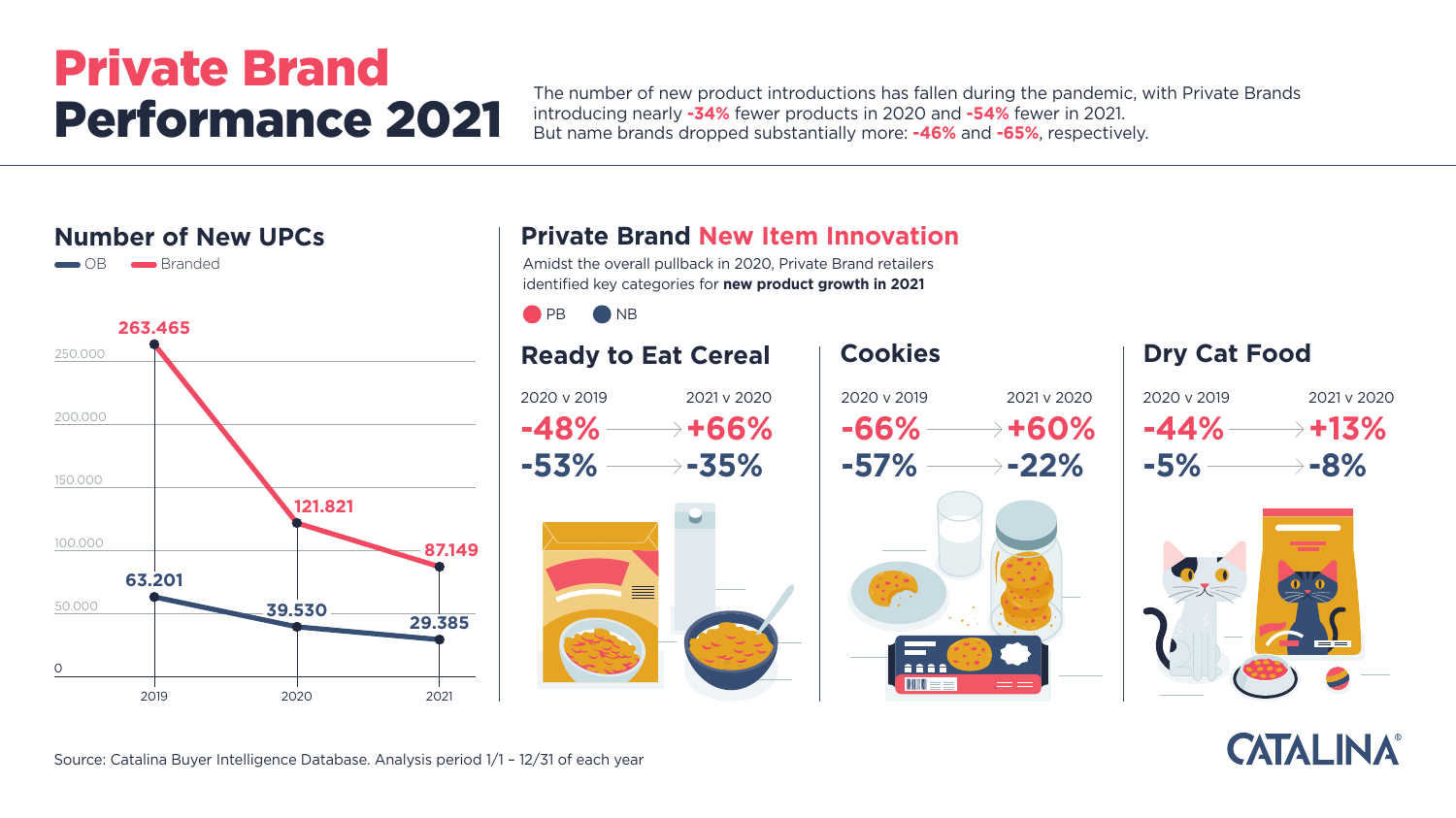#### **Private v. National Brand Pricing Trends**

Amidst inflationary concerns, Private Brands are reinforcing quality and value in key categories although the price differential with some name brands is shrinking. In the paper products category, for example, the price differential for facial tissue is on the rise because of name brand price increases, while bath tissue and paper towels price gaps have shrunk.



## Private Brand Performance 2021 Paper Products

\*Price difference is based on an average of all package sizes